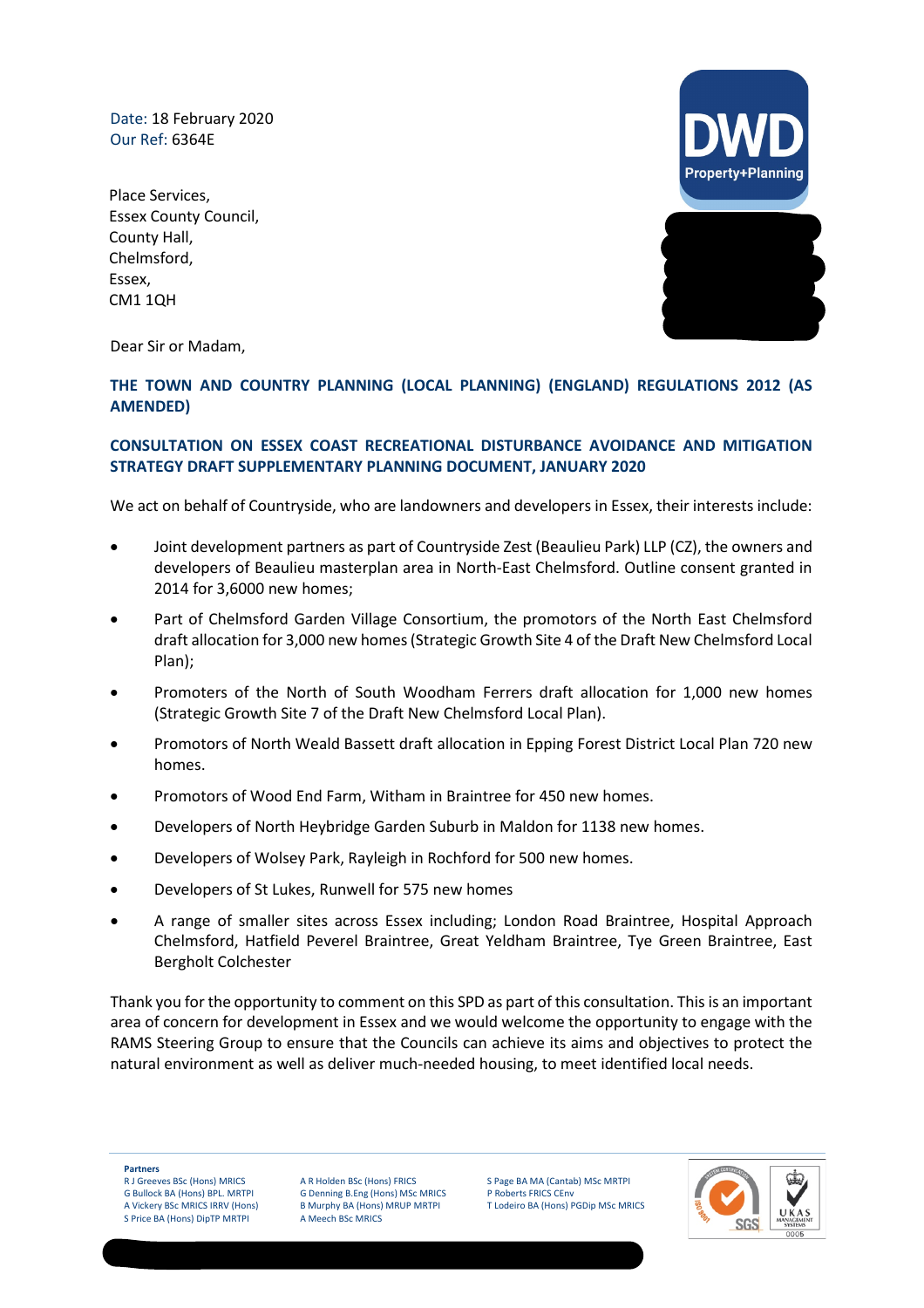

We have provided our specific comments to sections within the RAMS document on the response form enclosed with this letter.

Yours faithfully,



**Hannah Thomas-Davies Associate DWD**

Enc: Response form Essex RAMS SPD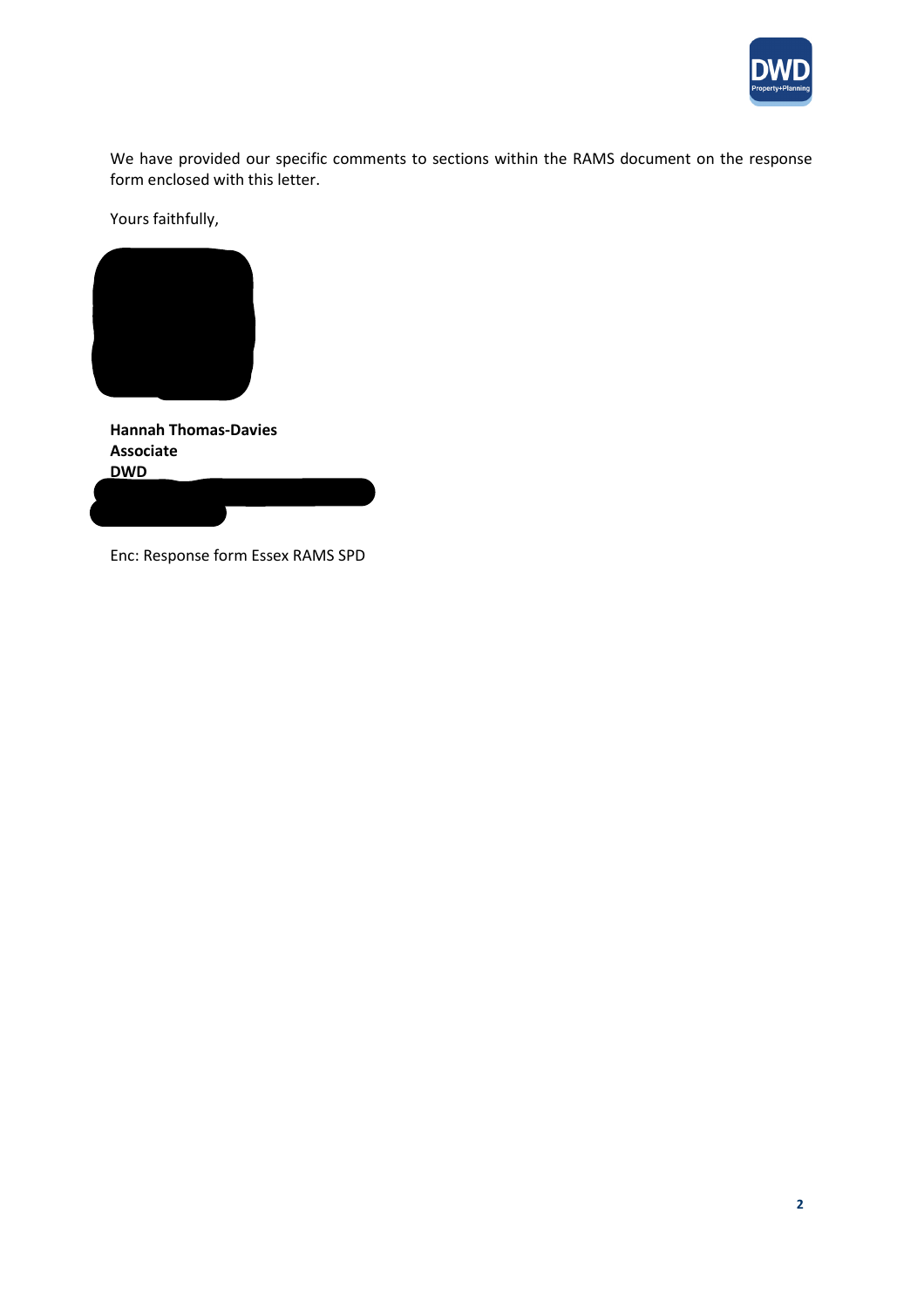# **Consultation on the Essex Coast Recreational disturbance Avoidance and Mitigation Partnership (Essex Coast RAMS), Draft Supplementary Planning Document (SPD)**

## **PAPER COMMENTS FORM**

This form has three Parts:

- **Part A** Consultation Details
- **Part B** Contact Details
- **Part C** Your Comments on the SPD

### **Part A – Consultation Details**

The Essex Coast RAMS has been developed by a partnership made up of twelve local councils<sup>[1](#page-2-0)</sup>, Essex County Council and Natural England. The RAMS provides a strategy for mitigating the impact of recreational disturbance resulting from new residential developments on protected Habitats Sites along the Essex Coast. This mitigation is funded by contributions from all new residential dwellings built within the 'zone of influence' of each habitats site.

The Essex Coast RAMS has recently become Bird Aware Essex Coast. Its aim is to raise awareness of the birds that feed and breed on the Essex Coast, so that people can enjoy the coast and its wildlife without disturbing the birds.

The Essex coastline stretches for just over 350 miles from the Thames Estuary to the Stour Estuary. The coastline is extremely diverse and features a variety of habitats and environments including mud-flat, saltmarsh and grazing marsh which are internationally important for wildlife including thousands of waders and wildfowl. These birds need to feed and rest undisturbed so that they can survive the winter and build up enough energy to fly back to their summer habitats. Their survival relies on everyone helping to prevent bird disturbance.

A Supplementary Planning Document (SPD) has been prepared to provide applicants and developers with guidance on how the Essex Coast RAMS affects them and their development. In particular, the SPD provides information on what mitigation is needed and how this will be funded through the planning system.

The Essex Coast RAMS draft SPD has been published for consultation in accordance with Regulation 12, 13 and 35 of the Town and Country Planning (Local Planning) (England) Regulations 2012 (as amended).

<span id="page-2-0"></span><sup>&</sup>lt;sup>1</sup>Basildon Borough Council; Braintree District Council; Brentwood Borough Council; Castlepoint Borough Council; Chelmsford City Council; Colchester Borough Council; Maldon District Council; Rochford District Council; Southend Borough Council; Tendring District Council; Thurrock Council and Uttlesford District Council.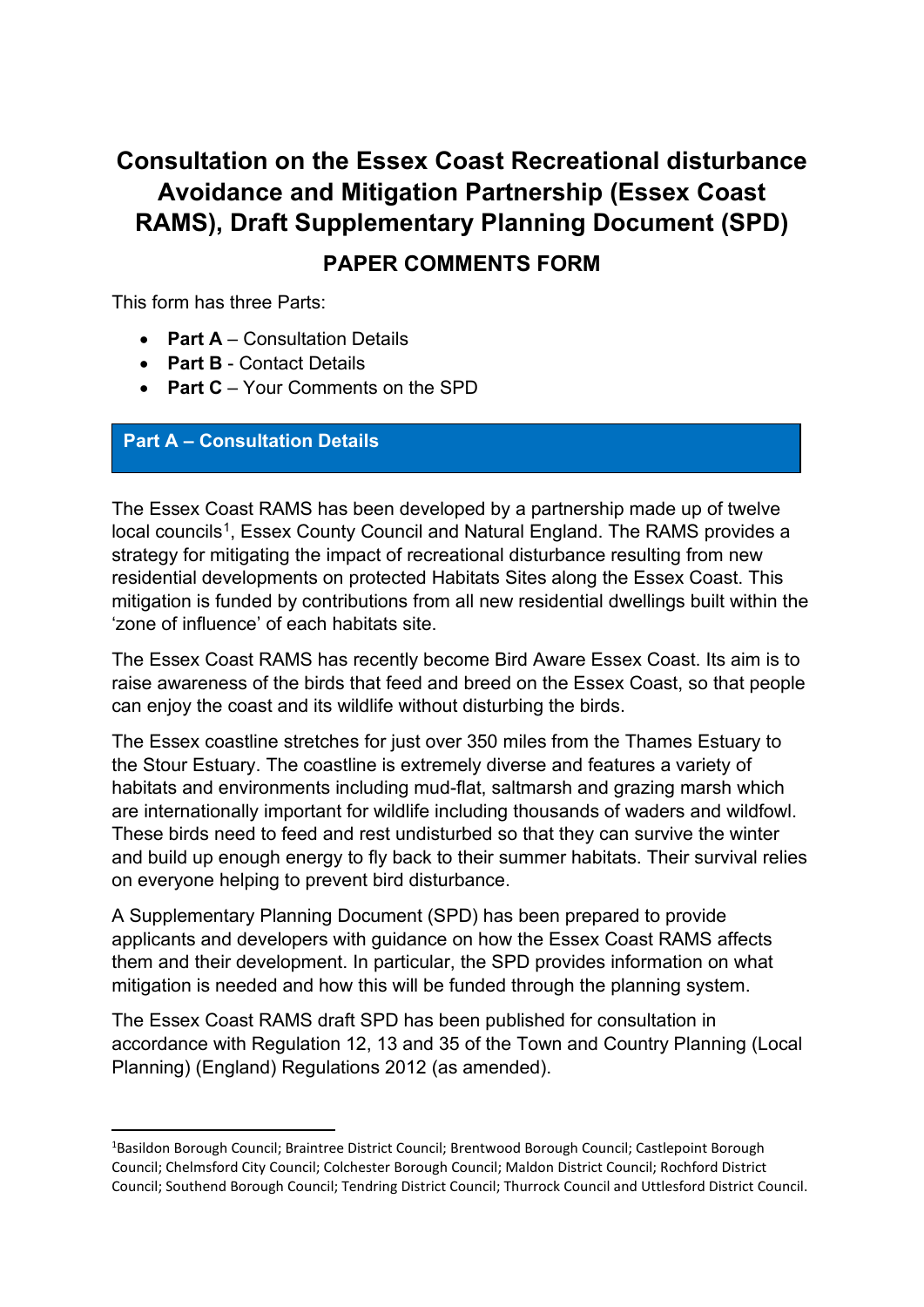### **How to comment**

We strongly encourage comments to be made online via our Consultation Portal as this enables the quick and efficient handling of comments:

<https://consultations.essex.gov.uk/place-services/the-essex-coast-rams-spd>

Comments can also be emailed to [ecology.placeservices@essex.gov.uk](mailto:ecology.placeservices@essex.gov.uk) or posted to Place Services, Essex County Council, County Hall, Chelmsford, Essex, CM1 1QH.

Alternatively, please use this form to provide comments. Completed forms should be returned to the above email or postal addresses.

**Please note we are unable to accept anonymous representations. It is a requirement of the plan-making process that comments can only be deemed legitimate ("duly made") if they are received in a written format with a name and address supplied. Comments made verbally or anonymously cannot be accepted.**

**Any comments received after 5pm on Friday 21 February cannot be accepted.**

#### **How comments will be used**

Essex County Council will acknowledge receipt of your comments but not enter into individual correspondence.

Comments will be published in accordance with the Data Protection Act and General Data Protection Regulations at:

<https://consultations.essex.gov.uk/place-services/the-essex-coast-rams-spd>

Section 149 of the Equality Act 2010 requires that the Essex Coast RAMS should avoid any form of discrimination and foster good relations between different ethnic groups. Comments which are deemed to be discriminatory will be inadmissible and will not be accepted. We would ask that you avoid the use of such comments when making your representations.

### **Part B – Contact Details**

### **Personal Details**

| Title             |  |
|-------------------|--|
| <b>First Name</b> |  |
| Last Name         |  |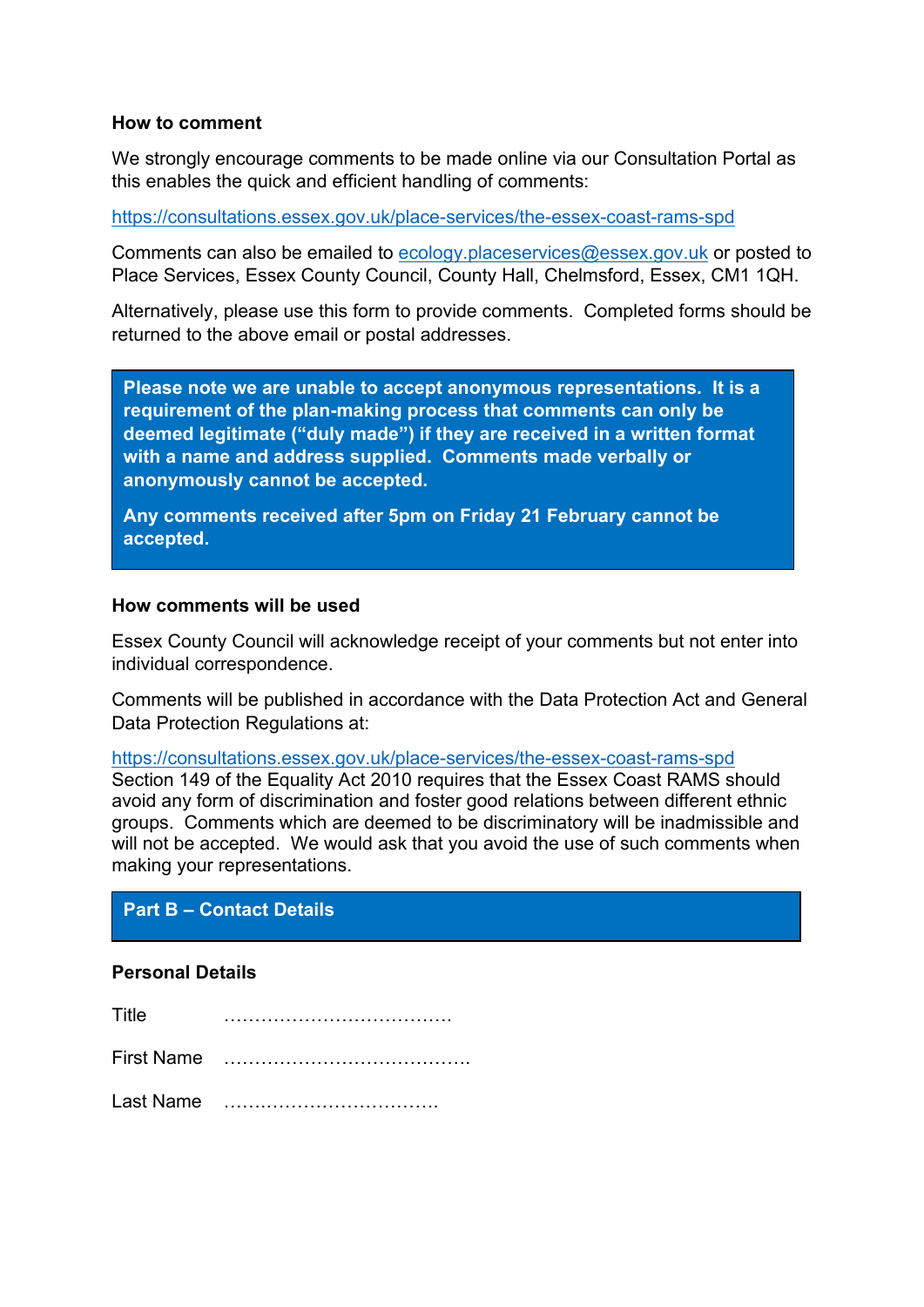Organisation (if comments you are making are on behalf of an organisation):

| Telephone Number |  |  |
|------------------|--|--|
|                  |  |  |
|                  |  |  |

### **Agent Details (if applicable)**

| - Title |  |
|---------|--|
|         |  |
|         |  |

Organisation (if comments you are making are on behalf of an organisation):

| DWD LLP.           |
|--------------------|
| Address            |
|                    |
| Postcode           |
| Telephone Number ! |
| Email Address .    |
|                    |
| Signature          |
|                    |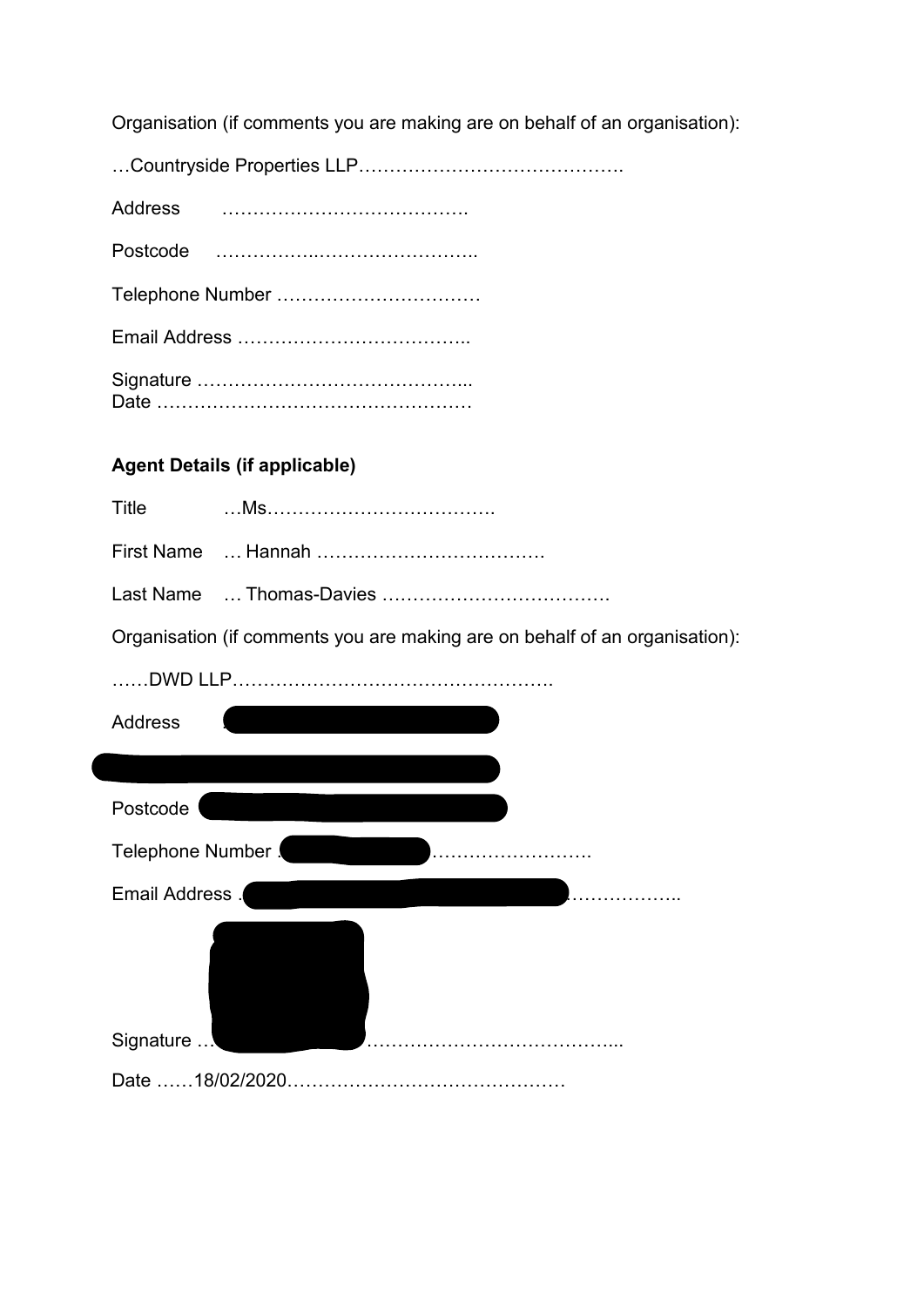### **Part C – Your Comments of the Draft Essex Coast RAMS SPD**

Please indicate which Section/ Paragraph Number/ Table/ Appendix that your comments relate to.

### 5 – Alternative to paying into the RAMS

Please provide an explanation below together with any changes you consider necessary:

We consider that the SPD should provide more detailed wording to confirm the process for defining an alternative to paying into the RAMS. Whilst we agree that the approach to provide a set fee in the SPD is quicker and simpler and more cost effective for smaller applications, large strategic allocations will be required to develop their proposals in accordance with the Habitats Regulations and will be designed to incorporate large areas of high-quality public open space which offer alternative recreational opportunities close to homes. This contributes to reducing recreational demand on the protected coastal habitats. In the case of Chelmsford Strategic Growth Site 4 - North-East, a new country park is included within the onsite development. Strategic Growth Site 7 – North of South Woodham Ferrers is required as part of its allocation to mitigate potential effects due to recreational pressure on nearby designated European sites.

We consider that the SPD would be more effective if it clearly set out the process for agreeing bespoke mitigation for strategic sites. These sites are critical to the delivery of sufficient housing to meet the housing need in Essex and provide opportunities to provide high-quality recreational landscaping to reduce the number of visits to European protected sites by new residents undertaking inappropriate activities which may disrupt the protected birds. Table 6.1 identifies the sources of disturbance to the SPAs, which identifies some water-specific activities, many of which relate to pedestrian access and dog-walking. Paragraph 3.3 acknowledges that people may only be visiting the coast because it is their nearest greenspace and may visit the coast less frequently if an attractive site which accommodates those activities was provided nearer to their home.

The SPD seeks the mitigation to the Essex Coast SPAs by one method, the payment towards a mitigation fund, however, strategic sites offer alternative methods to attain the protection of the Coastal SPAs from recreational use. By providing high-quality, biodiverse landscapes inland, strategic housing developments can reduce the frequency of visits to the coast by recreational users such as walkers and dog-walkers. Some, such as the North East Chelmsford Allocation, include inland water features which could be designed for water-based recreational activities to mitigate impacts on the coast. Strategic sites will undertake rigorous assessment against the Conservation of Habitats and Species Regulations 2017 as part of their application process.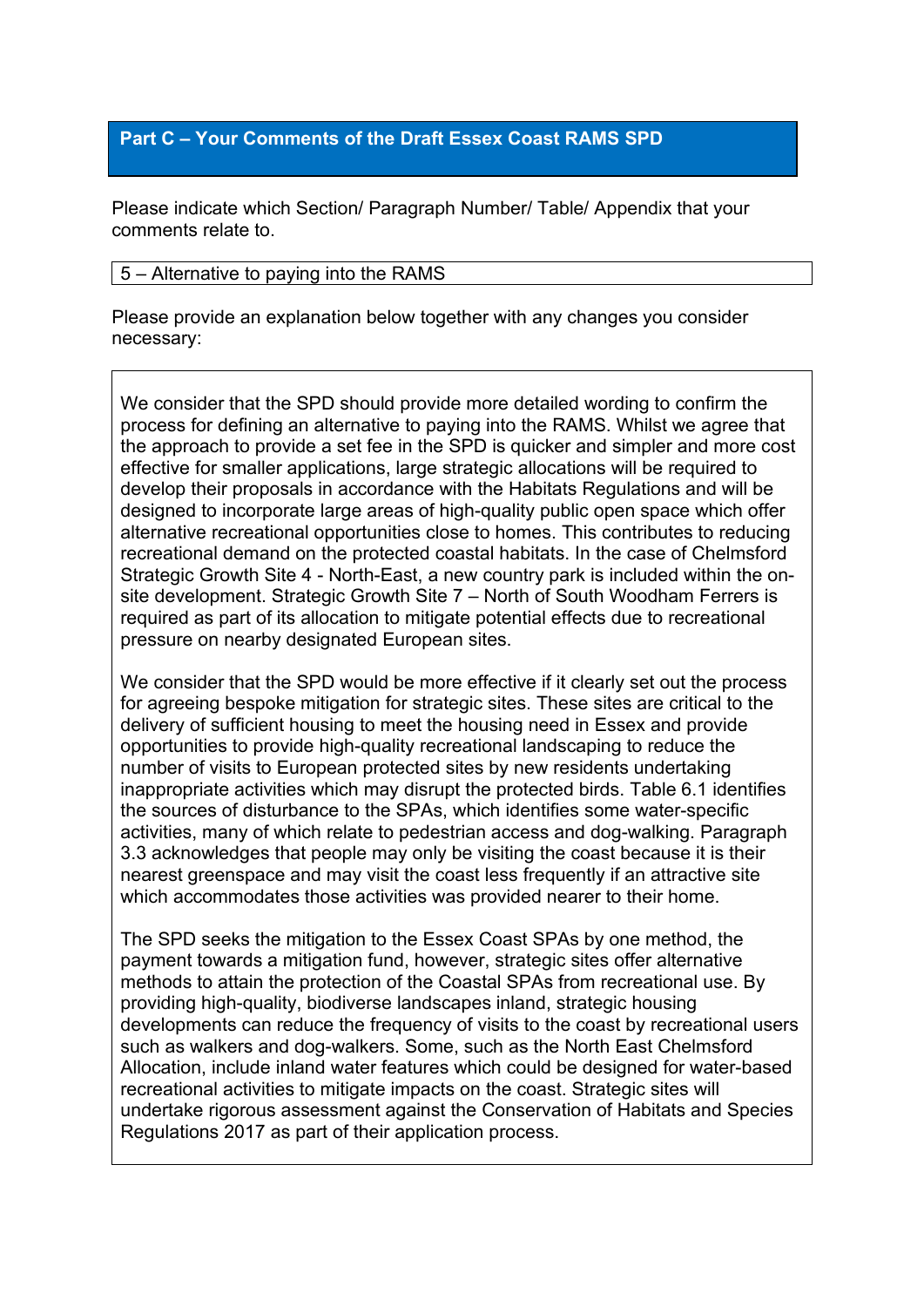**If you wish to submit a representation on more than one issue to the Draft SPD, please complete a continuation sheet as provided for each one**

We consider that additional text should be added to Section 5. We would propose the following:

- For strategic sites allocated in Local Plans a bespoke mitigation package will be developed which will include onsite landscaping to attract recreational users and may also include a financial contribution to the Essex Coasts SPA. The mitigation package will be agreed between the Local Planning Authority and Natural England as part of the application process. The bespoke mitigation package will take account of the following in assessing the proposals:
	- $\circ$  The proximity of the strategic site to the coast:
	- o The quantum of public open space delivered as part of the development for recreational use;
	- o The ability of proposed public open space to accommodate the different activities identified as putting recreational pressure on the Essex Coast SPAs;
	- o Proposed ecological measures to increase biodiversity as part of the landscaping schemes for the site.

### Continuation sheet:

Please indicate which Section/ Paragraph Number/ Table/ Appendix that your comments relate to.

#### Paragraph 3.9

Please provide an explanation below together with any changes you consider necessary:

Paragraph 3.9 make reference to tourist accommodation and states it 'may be likely to have significant effects on protected habitat sites'. We do not consider this is an acceptable description of the potential impacts of tourist accommodation on the coastal SPAs. Tourists choosing to visit the Essex coast will impose recreational pressure on the coastal habitats as these habitats act as attractors to visitors. The impact of tourism on Southend is identified, which attracts 7 million visitors, in the Habitats Regulations Assessment Strategy document 2018-2038. The Tendring coast is also a popular tourist destination, accommodating large areas of caravan parks on the coast. Rather than leaving this to a case-by-case assessment the SPD should include measures to mitigate tourist development on the coastal habitat as well as the recreational pressure posed by residential development.

The SPD states at paragraph 5.1 that the tariff system is considered by the local authorities to provide the most cost-effective and simple solution. This would also be the case for small-scale tourist development and we consider that this type of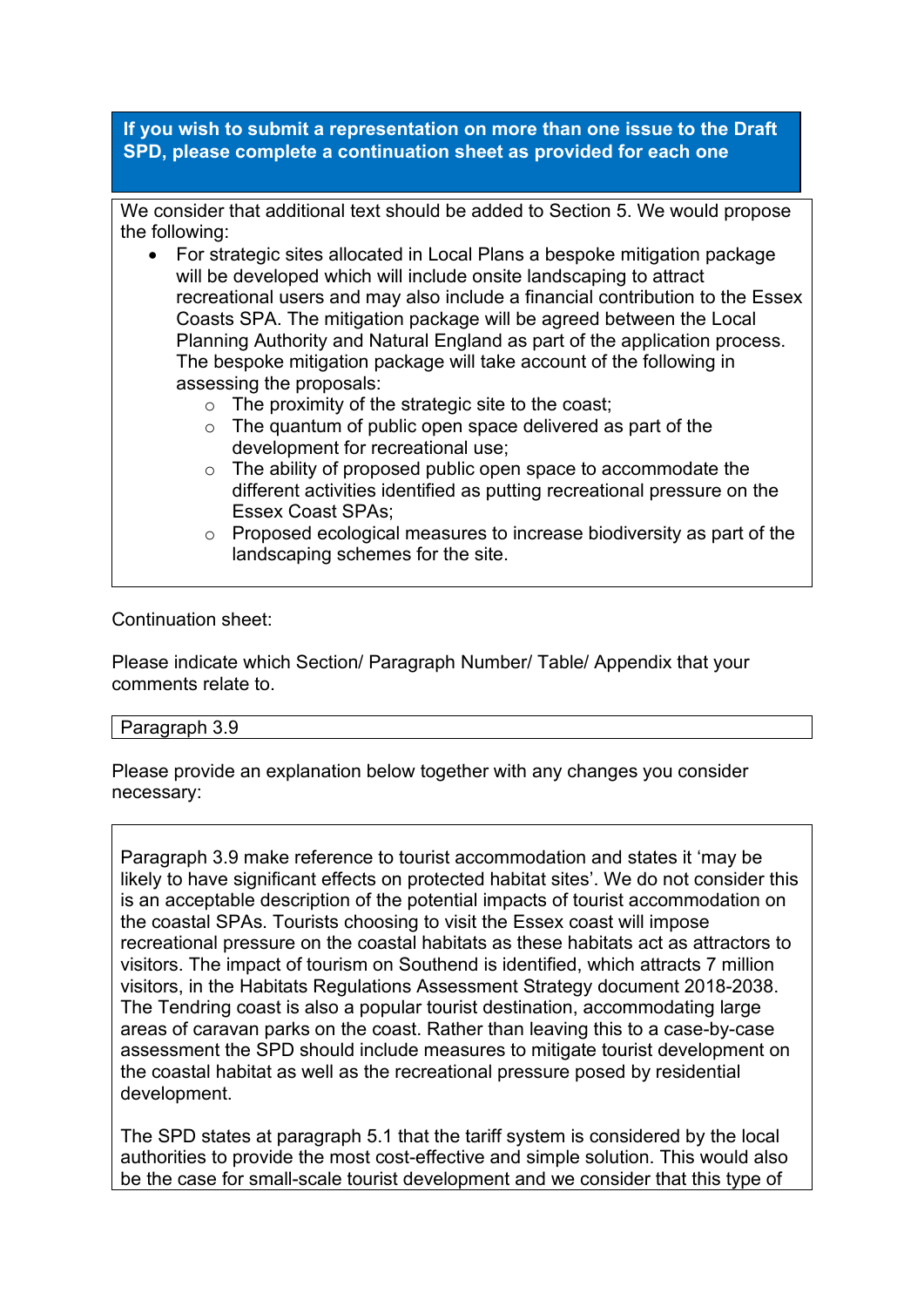development should also be accounted for in the calculations, as people using tourist accommodation near the coast will be undertaking activities at the coast. Competent authorities should take the least onerous action and we consider that the inclusion of minor developments of tourist accommodation within the tariff scheme would be less onerous for developers than being required to undertake an appropriate assessment and agree bespoke mitigation.

Continuation sheet:

Please indicate which Section/ Paragraph Number/ Table/ Appendix that your comments relate to.

Paragraph 4.5

Please provide an explanation below together with any changes you consider necessary:

Further clarification is required detailing how the total number of dwellings figure of 72,907 was calculated. Appendix 1 provides a transparent breakdown of the mitigation package costed for 2018-2038, however the calculation used to determine the number of homes to be delivered is not clear. Table 5.1 of the Habitats Regulations Assessment Strategy document 2018-2038 provides a breakdown of housing figures which calculates total dwellings within ZOI, minus the number consented to reach a total figure of 72,907. It is unclear where these figures have been derived from, no policy or evidence base documents have been referred to within the document. For Chelmsford City Council the majority of the Council area is within the Zone of Influence for the Blackwater Estuary, with only small slithers of land excluded. Table 5.1 quotes a figure of 8,771 dwellings for Chelmsford in the period to 2038 within the Zone of Influence, which does not accord with the figures quoted within Strategic Policy S8 of the New Chelmsford Local Plan, due to be adopted this year. The plan allocates 10,485 homes through new allocations and windfall to 2036 and as the Local Plan anticipates the delivery of 805 homes per annum we would expect the number of homes for Chelmsford to be 12,095 (10,485 + 805 + 805).

The SPD applies to existing commitments with planning permission which have not yet secured reserved matters consent for the homes, such as our client's site at Beaulieu, Chelmsford. An example is Countryside Zest's site at Beaulieu, which received Outline Planning Permission in 2014 for 3,600 homes (application ref: 09/01314/EIA). 1091 homes had been granted reserved matters consent by the date of the interim guidance on RAMS contributions (February 2019). Following the publication of the interim guidance 2,509 homes still required reserved matters consent. We were advised by Chelmsford City Council that these units will be eligible to pay the tariff. We are concerned that the 72,907 figure underestimates the potential number of homes delivered by the 12 LPAs within the period to 2038.